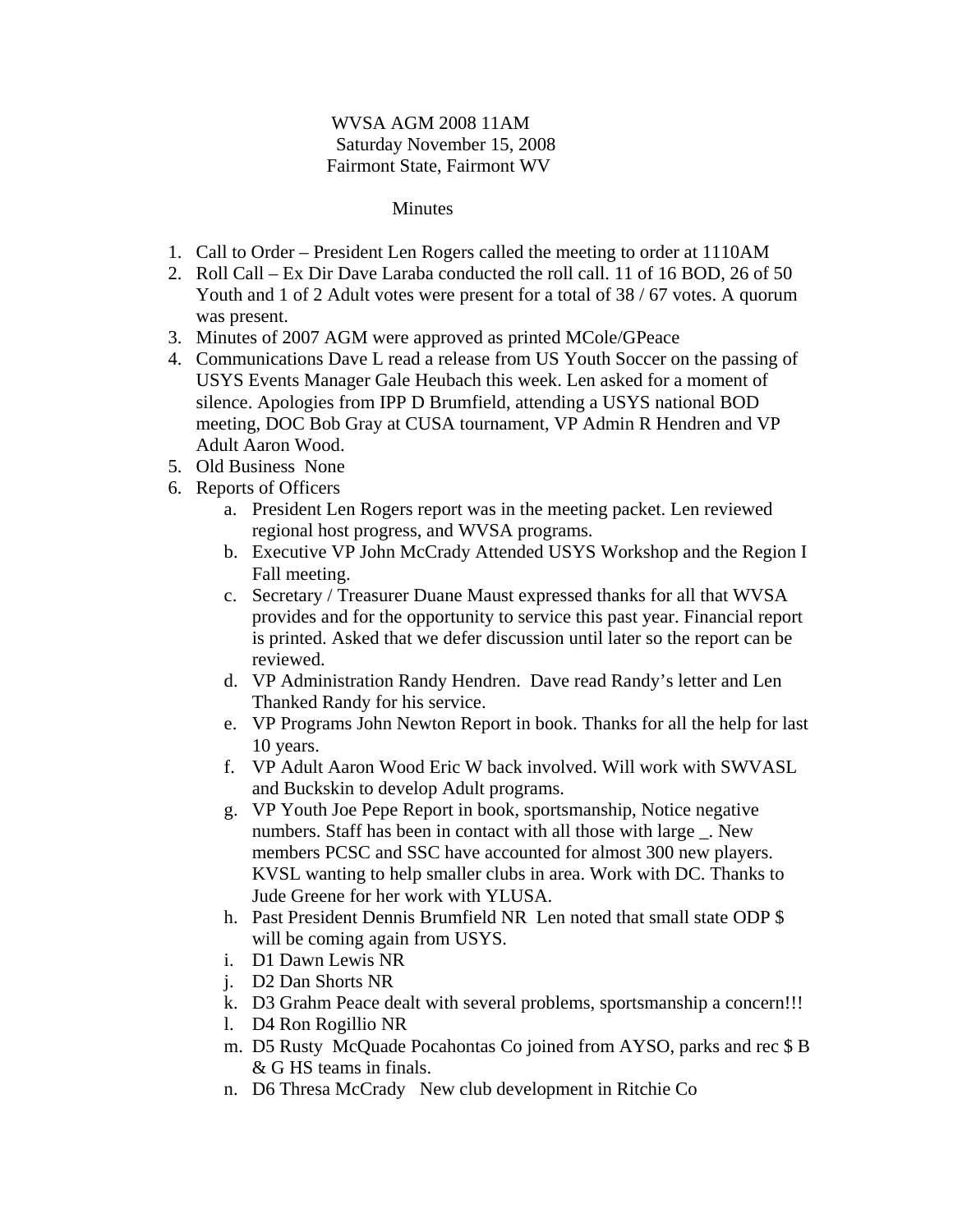- o. At Large Youth Marcus Cole helping Boone and Braxton. Marcus has background in marketing and is willing to help clubs were needed.
- p. At Large Adult Andy Anderson Eric Wood asked about Field Dev \$ and Advertising help.
- 7. Reports of Committee's
	- a. Cups John McCrady
	- b. 1Kohl's Cup John McCrady reviewed printed report John thanked Elk River and Preston Co as new host sites. Many thanks to Jackson's Mill hosts Heather/ Bruce.

 2 Open Cup John Newton reviewed keys for the next 2 years, OC will be split with u13 and up in Beckley and u10 and 12 in Parkersburg.

3 USYS National Championships John Newton reviewed his printed report. We are adding a prelim weekend. 4/25-26 s the number of teams may increase thus year. The new Presidents Cup was explained.

- c. Recreation Ron RogillioWould like to have a meeting concerning rec soccer ideas. Rec Soccer Summit? Only – 400 not a good thing!!!
- d. Risk Management Ron Rogillio YLUSA program, questions
- e. Referee Les Baldwin /Len Rogers Asser and Instr classes coming soon. Check with clubs on banning slide tackling for rec soccer. RR and JM to investigate. Check on ref module with YLUSA or other program.

## **Motion**

## **JeanN/ Dmaust change agenda to do const and elections now. Passed**

- f. Budget Dave Laraba Reviewed and answered?
- g. Top Soccer Jude Greene Huntington Y started Program; Taylor Co needs leader Morgantown and KVSL doing well.
- h. ODP Tina Mascaro Report printed Great Job Tina!!!! Tina is up at the stadium holding tryouts. Stop by and give a look.
- i. US Youth Soccer NCS Region I Championships LOC Pick up info and help!!! Take info back to your clubs.
- 8. Staff Reports
	- a. Executive Director Dave Laraba reviewed his printed report and thanked the WVSA staff, and the membership expressed appreciation for the work of the staff.
	- b. Director of Coaching Bob Gray WVSA held a D Course this year and several F, E and G classes. Let Kristi know if you need a class in your area.
	- c. Director of Member Services, Jude Greene reviewed YLUSA program and answered questions.
	- d. Director of Soccer Operation, Charlie Birklebach reviewed CRSL Info for the coming year.
- 9. New Business
	- a. Elections of Officers Len asked VP Programs John Newton to conduct the elections. Each office was considered separately and the following were elected with no opposition.

President Len Rogers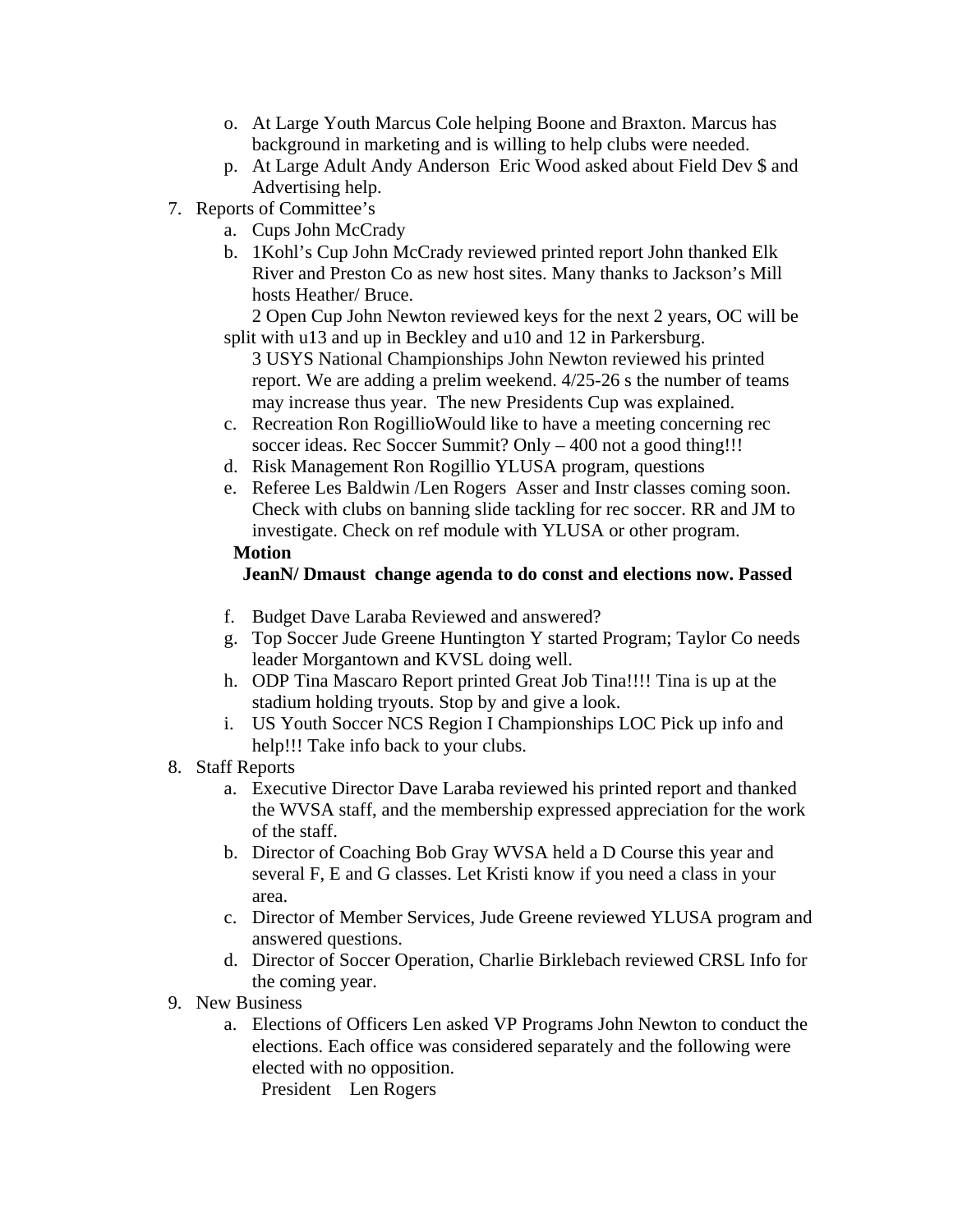VP Program \* None VP Admin (1yr) \* None VP Youth Joe Pepe Sec/treas Thresea Mc Crady D<sub>2</sub> Dan Shorts D4 Ron Rogillio D6 Missy O'Neill

At Large Adult Eric Wood

- \* Constitution change was passed.
- b. Approval of Budget m M Cole/ G Peace Eric W asked to not approve the Adult section but was ruled out of order by Len. Dave will get with Eric and Aaron to answer? The BOD can amend the budget as needed. Passed
- c. Approval of BOD Actions LM(KVSL)/ TMcC Passed
- d. Amendments to the WVSA Constitution **Delete** 1.10.52 Executive Officers - VP Programs and VP Admin
- e. By Law Amendments m RRogillio/ M Cole Passed **Add** 2.1.6 .1 Votes will be based on the greater of the member's registrations of the previous year or the current year. JoNewton/ EWood Passed

**Delete** 2.4.3.1 and .2 VP Programs and Admin LM(KVSL) / MCole Passed

Add 2.6.4.2 The president may assign a member of the WVSA BOD to oversee one or more committee(s). EWood/JPepe Passed **Change** 3.16.3.3 to 3.16.3.3 Add .1 Substitutions shall be unlimited except where specified otherwise in the rules and regulations for a competition. .2 Substitutions may be made, with the consent of the referee, at any stoppage in play. EWood / JPepe Passed

**Change** 3.10 All places where permission or release is required from the coach or team be changed to permission or release from the club. M EWood / DMaust Dave clarified that WVSA would work with the club registrar and each club will determine what procedure the club will use in this process. Passed

- f. Rule Changes Motion by JMcC / TMcC For all recreation teams the roster limit shall be  $2x \#$  of players allowed as of  $9/01/09$  There was discussion and clarification that this would not effect academy programs. Passed There were questions concerning Kohl's Cup allowing more than 1 team per club in cup. Motion by J McC/LM(KVSL) Kohl's Cup, allow each club to enter up to 2 teams per div boys and 4 per div for girls. Passed
- g. Policy and Procedure Changes

Youth Recreation Player Registration System: Require all clubs to use the LYUSA system starting with the 09-10 seasonal year. To keep the new system affordable but to have all WVSA clubs in the new system, Clubs with less than 250 players that are not part of a larger association will be able to group with other similar clubs for a fee of \$1.00 per player. M TMcC / GP Passed